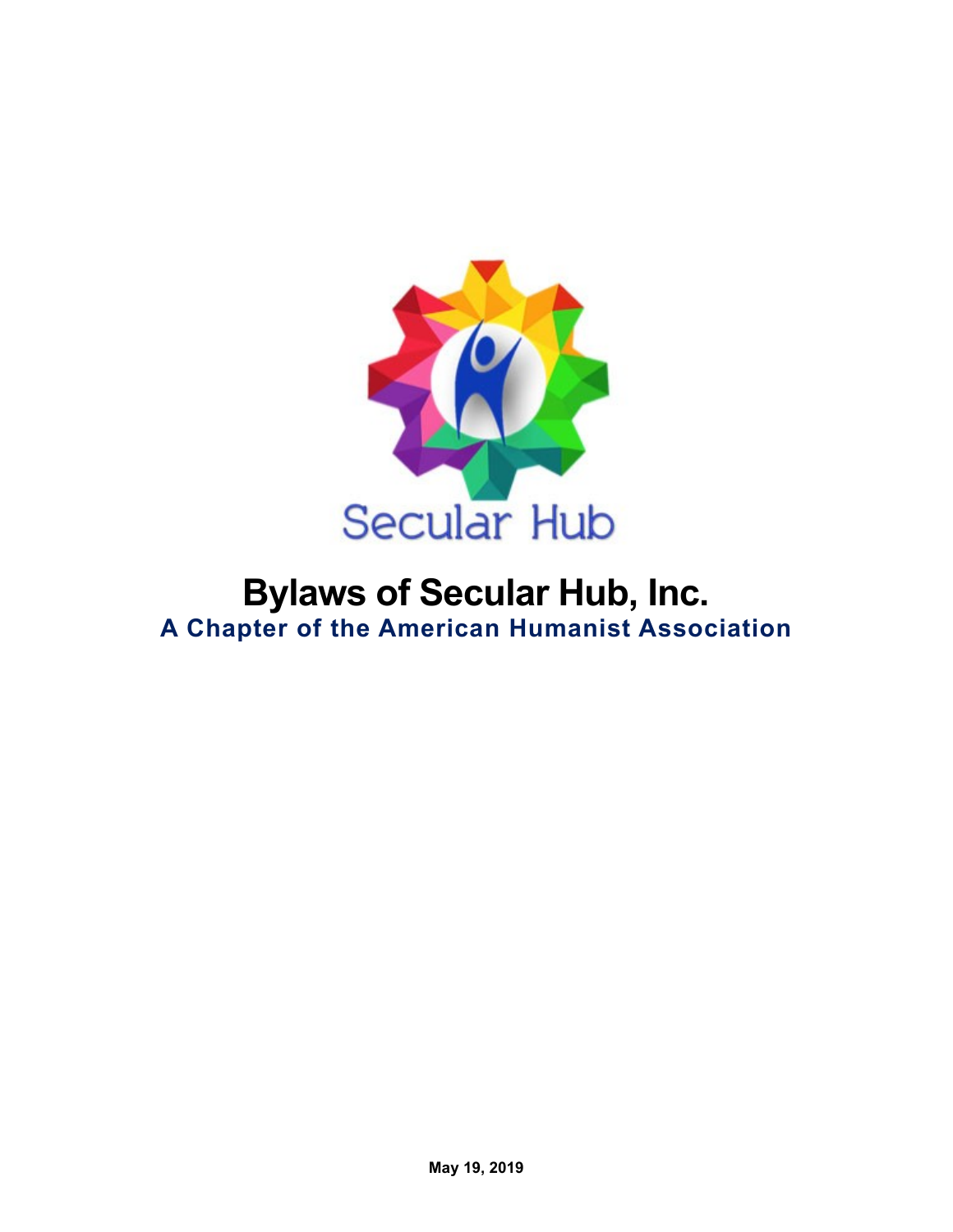## **Table of Contents**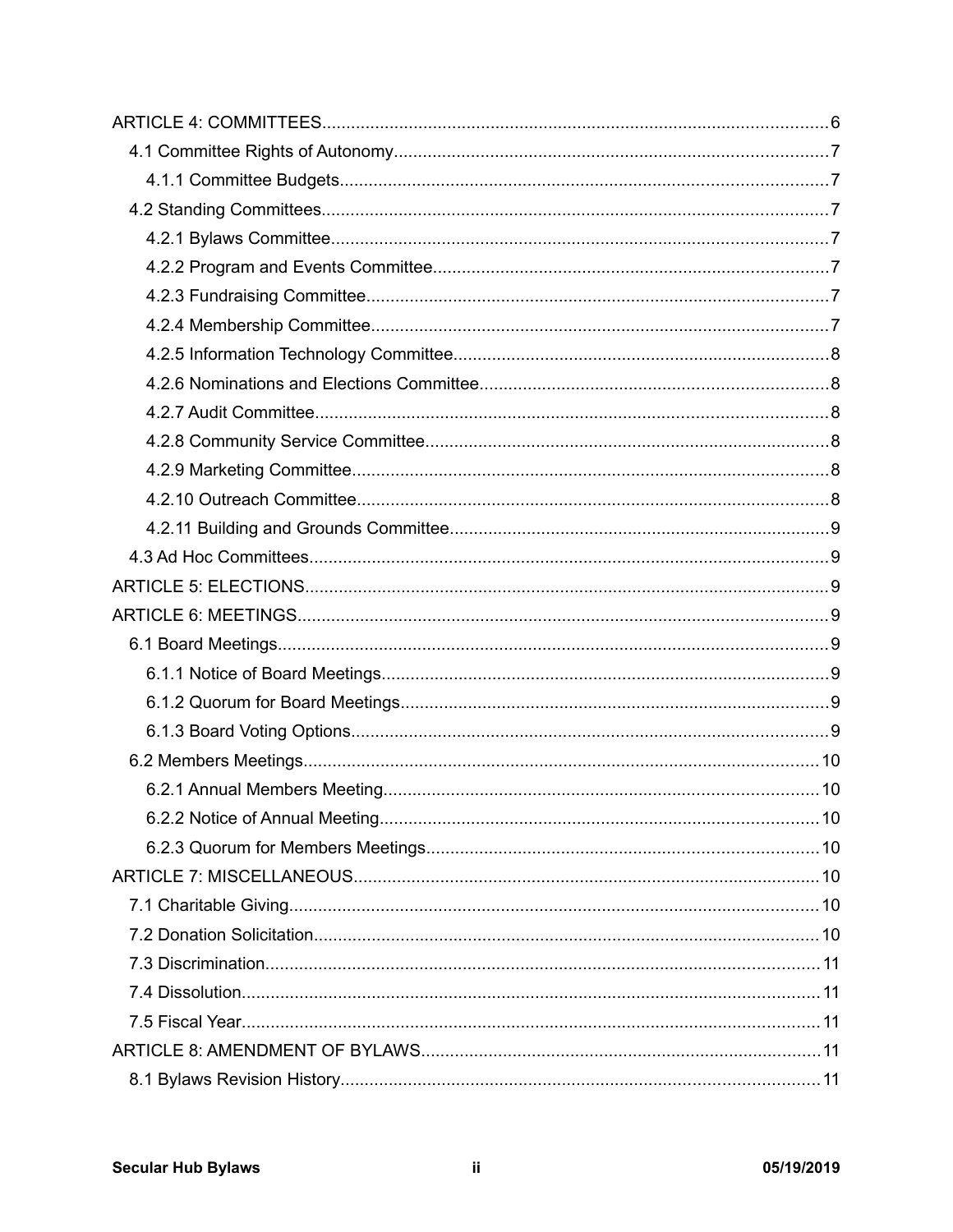# **Secular Hub, Inc. Bylaws**

## <span id="page-3-7"></span>ARTICLE 1: NAME, DURATION, PURPOSE

#### <span id="page-3-6"></span>1.1 **Name and Logo**

The name of this organization is "Secular Hub, Inc." (Secular Hub). It is a 501(c)(3) non-profit organization, registered in the State of Colorado, for Humanists, Atheists, and Freethinkers, and it is a chapter of the national American Humanist Association (AHA). Use of the name "Secular Hub" or "Secular Hub, Inc." or its logo is by permission of the Board of Directors only.

#### <span id="page-3-5"></span>1.2 **Duration**

The duration of the Secular Hub shall be perpetual.

#### <span id="page-3-4"></span>1.3 **Purpose**

The Secular Hub is organized:

- 1) To support the separation of Church and State in American governance,
- 2) To support nonreligious educational, scientific, and charitable endeavors,
- 3) To provide a physical location to serve as a meeting space to enable secular groups to thrive,
- 4) To provide our Members with a social community that creates camaraderie and resources for personal growth,
- 5) To work with the Secular Community in a positive and beneficial manner,
- 6) To orchestrate charitable and volunteer community service projects across Colorado to raise the awareness of the secular movement, and
- 7) To support and promote the public policies of the American Humanist Association.

Secular Hub Members are encouraged to become Members of the AHA.

## <span id="page-3-3"></span>ARTICLE 2: MEMBERS AND AFFILIATE GROUPS

#### <span id="page-3-2"></span>**2.1 Membership in the Secular Hub**

Membership is open to everyone who agrees with Secular Hub membership criteria, supports the Secular Hub purpose and programs, and pays the scheduled membership dues.

Membership is terminated if dues are more than thirty days past due. Membership in the AHA is not required to be a Member of the Secular Hub.

### <span id="page-3-1"></span>**2.2 Membership Dues/Fees**

The membership dues schedule will be set by the Board of Directors and ratified by Members at the time of the annual budget review at the Annual Members Meeting.

#### <span id="page-3-0"></span>**2.3 Application for Membership/Consent to be a Member**

An applicant seeking membership to the Secular Hub shall provide to the Board of Directors personal information as outlined in the Policies. The Secular Hub will keep accurate and confidential records of its Members, and will use Member information only for internal purposes, to facilitate payment processing with third parties, and for sharing with the AHA.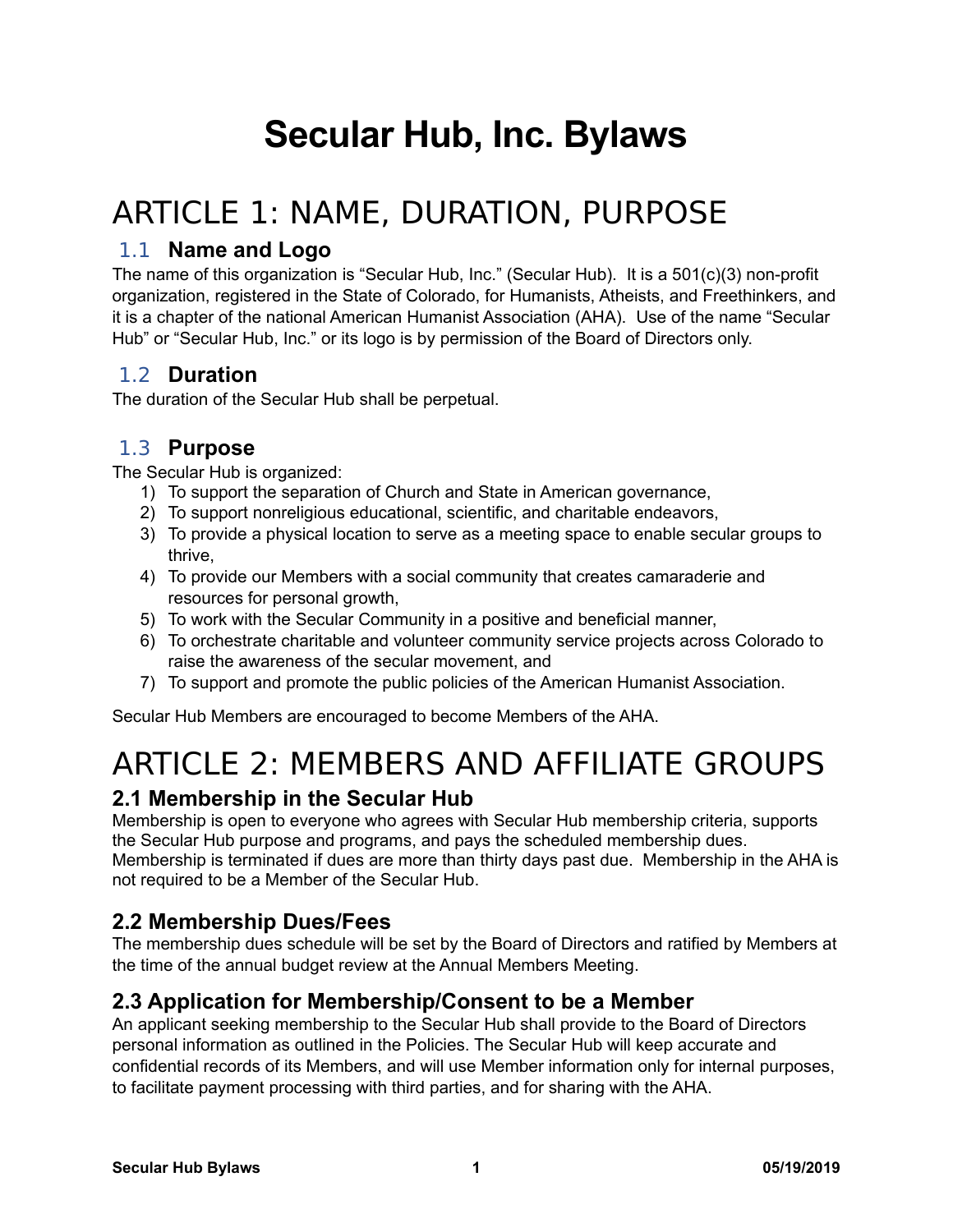## <span id="page-4-4"></span>**2.4 Membership Criteria**

Members, while at the Hub or taking part in any Secular Hub sanctioned event:

1. Commit to not promoting belief in deities or other supernatural entities,

2. Commit to honor the purposes set forth in Section 1.3 *Purpose*.

## <span id="page-4-3"></span>**2.5 Rights of Members**

Secular Hub Members 18 years old or older may vote and are counted for purposes of establishing a quorum at Members Meetings. To be eligible to vote, a voting Member must be a Member of the Secular Hub at least 60 days before a scheduled election. Family memberships may designate no more than two voting Members.

Voting Members:

- 1. Elect Secular Hub Directors;
- 2. Review and comment on the annual budget, and review and ratify the membership fee schedule;
- 3. Review the Annual Activities report;
- 4. Approve changes to Bylaws;
- 5. May recall individuals from the Board of Directors;
- 6. May attend Board meetings and offer suggestions;
- 7. May request copies of non-confidential records of the Secular Hub with reasonable notice.

### <span id="page-4-2"></span>**2.6 Affiliate Group Criteria**

A group that supports the purposes set forth in *Section 1.3 - Purpose*, may become an affiliate upon approval of the Secular Hub Board of Directors.

### **2.7 Termination of Membership or Affiliation**

- 1. Any Member may revoke his/her membership at any time for any reason.
- 2. Any affiliated group may withdraw its affiliation at any time for any reason.

### <span id="page-4-1"></span>**2.7.1 Membership Termination**

- 1. Any Member may request the termination of membership of another Member in writing specifying which item in Section 2.4 *Membership Criteria* has in their opinion been violated. This request shall be submitted to the Membership Committee.
- 2. If the Membership Committee recommends termination, the Board shall confirm or reject the recommendation. The Board of Directors shall notify the Member of their pending termination by letter, giving the reasons, at least 30 days before the effective termination date.
- 3. The Member may appeal this decision to the Members at a Members Meeting. After reviewing the appeal, the Members may reinstate the membership by a majority vote of a quorum as defined in *Section 6.3.3 Quorum for Members Meetings*.

## <span id="page-4-0"></span>**2.7.2 Affiliate Group Termination**

1. Any Member may request the termination of the affiliation of a affiliated group in writing specifying which item in *Section 2.6 Affiliate Group Criteria* has in their opinion been violated. This request shall be submitted to the Board of Directors.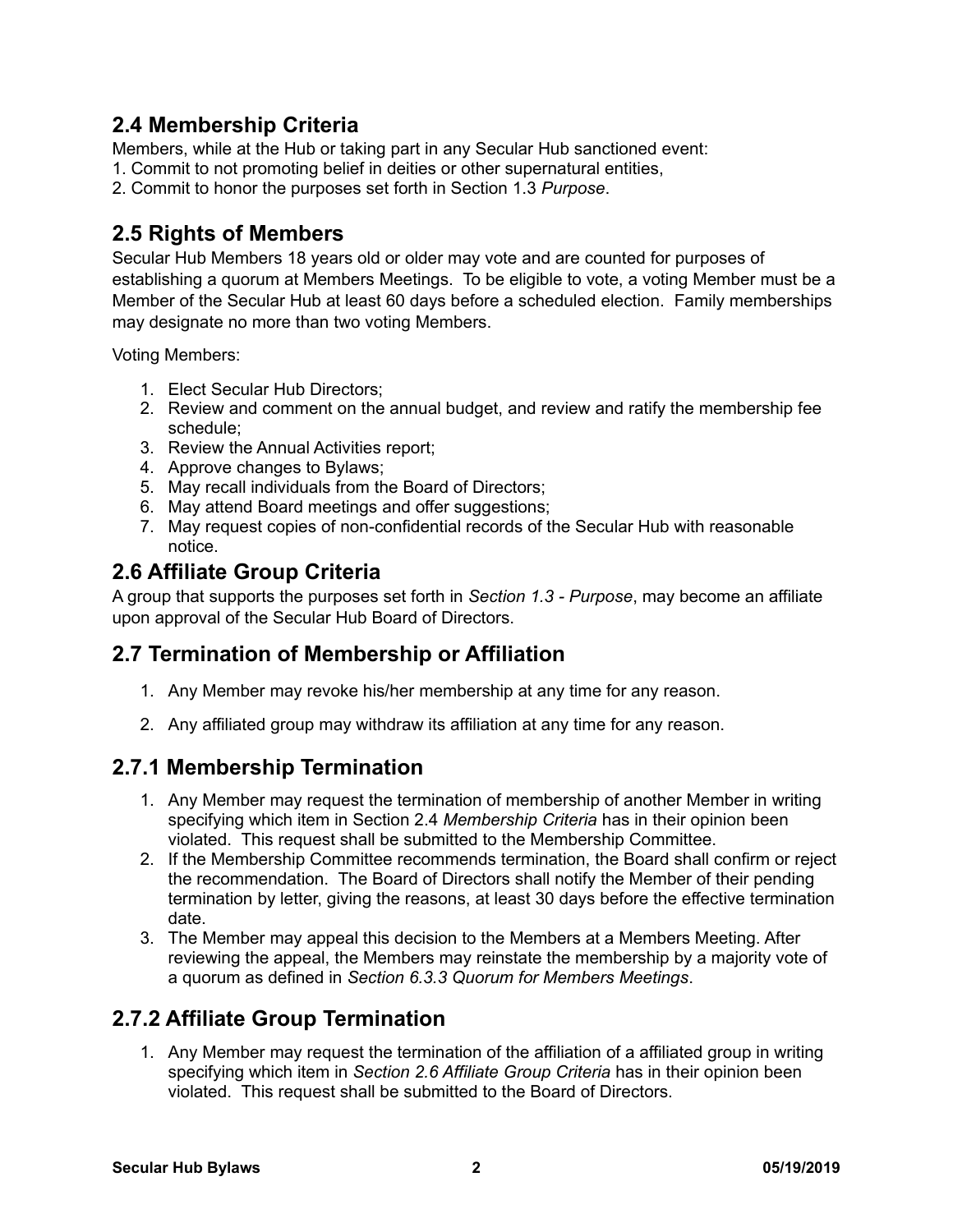- 2. The Board shall confirm or reject the request. The Board of Directors shall notify the Affiliate Group of its pending termination by letter, giving the reasons, at least 30 days before the effective termination date.
- 3. The Affiliate Group may appeal this decision to the Members at a Members Meeting. After reviewing the appeal, the Members may reinstate the affiliation by a majority vote of a quorum as defined in *Section 6.3.3 Quorum for Members Meetings*.

## <span id="page-5-8"></span>ARTICLE 3: BOARD OF DIRECTORS

## <span id="page-5-7"></span>**3.1 Governance**

Governance of the Secular Hub shall be by the Board of Directors which shall establish Policies on behalf of Members with the advice and opportunity for participation by Members.

## <span id="page-5-6"></span>**3.2 Composition of the Board**

The Board shall include seven (7) Directors. The number of Directors may be changed from time to time by amendment to these Bylaws, provided that no decrease in the number shall have the effect of shortening the term of any incumbent Director.

The Board shall consist of Directors, the Officers of the Secular Hub, non-voting ex-officio Members, and any other non-voting Members appointed by the Board.

Half (or half plus one) of the Directors are elected in odd numbered years. The other half (or half plus one) are elected in even numbered years.

### <span id="page-5-5"></span>**3.3 Director Qualifications**

A Director must be at least 18 years old and a Voting Member of the Secular Hub.

### <span id="page-5-4"></span>**3.4 Officers of the Corporation**

At the first Board meeting following the Annual Members Meeting, the new Board of Directors shall elect, by a majority vote, the Officers of the Secular Hub. The Officers of the Secular Hub are Chair, Vice Chair, Secretary, and Treasurer. Officers shall be responsible for the day-to-day operations of the Secular Hub.

Vacant Officer positions shall be filled by a majority vote of the Board.

### <span id="page-5-3"></span>**3.4.1 Chair and Vice Chair Qualifications**

The Chair and Vice Chair must be elected Directors.

### <span id="page-5-2"></span>**3.4.2 Secretary and Treasurer Qualifications**

The Secretary and Treasurer must be Members of the Secular Hub.

### <span id="page-5-1"></span>**3.5 Term of Office/Removal from Position**

### <span id="page-5-0"></span>**3.5.1 Director**

The term of office for Directors shall be two years. There is no limit to the number of terms a Director may serve.

1. A Director may be removed through a recall process by a majority vote of the Members at a Members Meeting as defined in *Section 6.3.3 Quorum for Members Meetings*.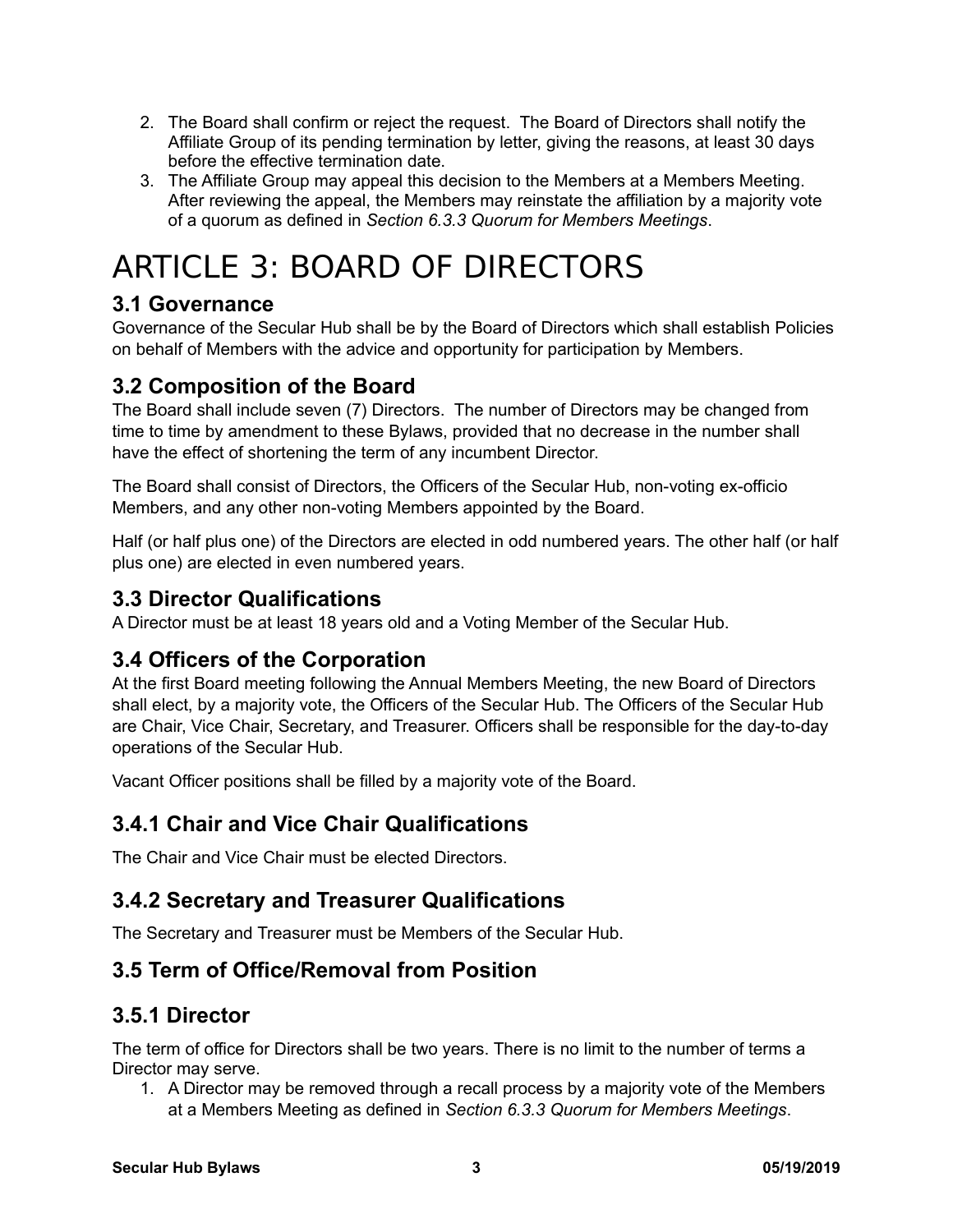- 2. The Board, by majority vote, may declare a Director seat vacant if the Director
	- a. Is found unsound of mind by a final court order,
	- b. Is convicted of a felony,
	- c. Misses all Board meetings over three (3) consecutive months,
	- d. Ceases to meet required qualifications.

## <span id="page-6-5"></span>**3.5.2 Officers of the Corporation**

The term of office for Officer positions shall be one year. There is no limit to the number of terms an Officer may serve. The Board may, by majority vote, remove an Officer at any time with or without cause. Directors who are removed as an Officer (Chair, Vice Chair) continue to serve on the Board with all the rights and privileges of a Director.

#### <span id="page-6-4"></span>**3.6 Vacancy**

In the event of a vacant Director seat, a vacancy may be filled by a majority vote of the remaining Directors for the unexpired portion of the outgoing Director's term.

If the remaining Directors are less than a quorum, the remaining Directors cannot conduct any business except to appoint other Directors to the Board.

#### <span id="page-6-3"></span>**3.7 Duties**

Officers shall attend all Board and Members Meetings.

### <span id="page-6-2"></span>**3.7.1 Chair**

The Chair of the Secular Hub shall:

- 1. Preside over all Board and Members Meetings
- 2. Create the agenda for all Members and Board meetings
- 3. Call special meetings of the Board of Directors or Members in accordance with provisions in the Bylaws
- 4. Serve as an ex-officio member of all committees except the Nominations and Elections **Committee**
- 5. The Chair shall sign documents and conduct correspondence on behalf of the Secular Hub when authorized to do so by the Bylaws or the Board.

### <span id="page-6-1"></span>**3.7.2 Vice Chair**

The Vice Chair shall:

- 1. Perform the duties of the Chair in the Chair's absence,
- 2. Act as Parliamentarian at Board and Member Meetings, and
- 3. Carry out special assignments as requested by the Board or Chair

### <span id="page-6-0"></span>**3.7.3 Secretary**

The Secretary shall keep, maintain, and make available all the Secular Hub minutes, correspondence, records, or documents of any kind whatsoever except for financial records kept by the Treasurer and confidential personnel records. The Secretary shall sign documents and conduct correspondence on behalf of the Secular Hub. The Secretary shall also file, in a timely manner, all documents required to be filed by the Secular Hub with any governmental agency, except for those financial reports which are to be filed by the Treasurer.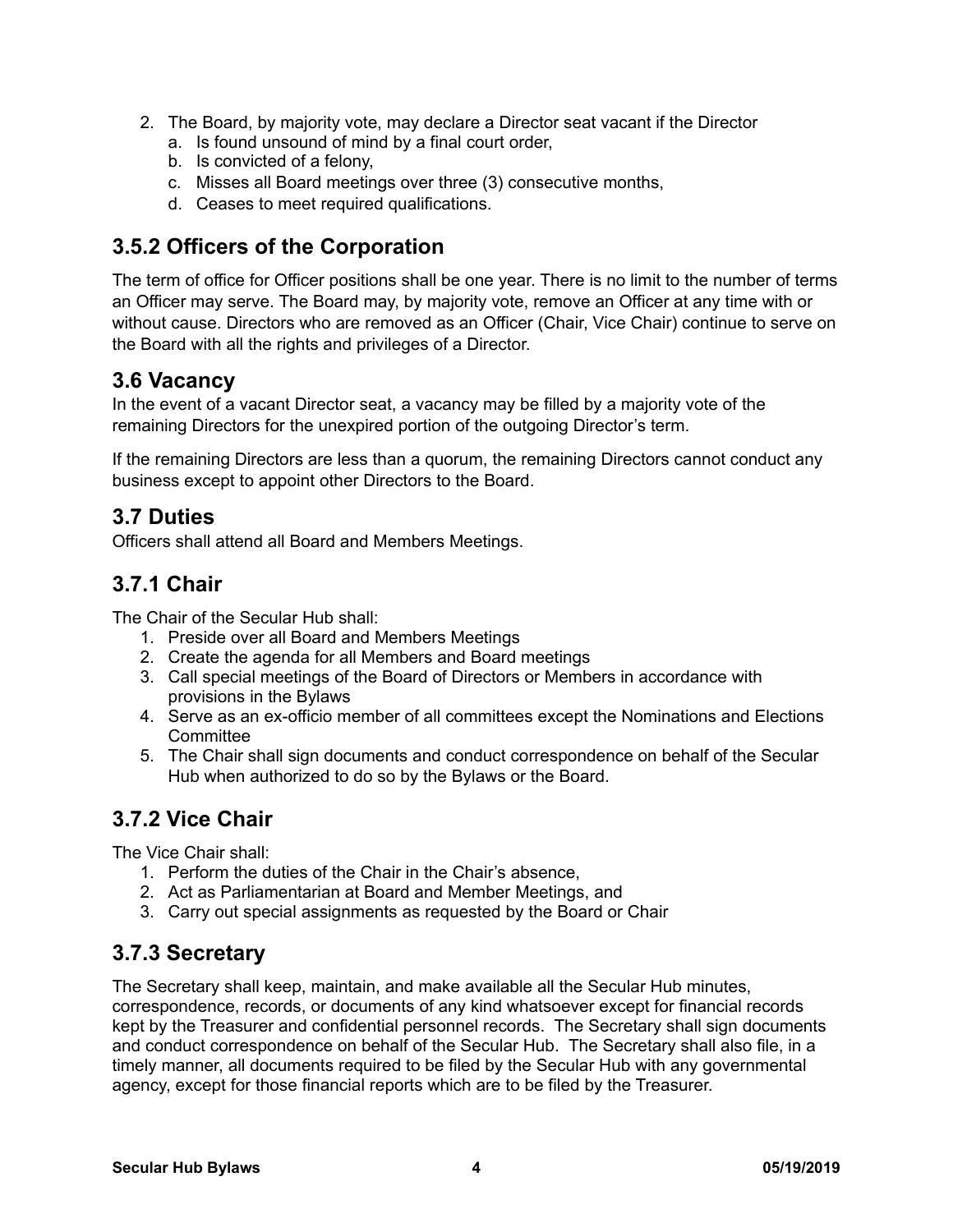In addition, the Secretary shall:

- 1. Prepare meeting notices with attached agenda and make them available online to Directors and Members,
- 2. Prepare and make available, to Members, minutes of a Board of Directors meeting within a reasonable amount of time.
- 3. Amend documents with the Colorado Secretary of State,
- 4. Have available for reference at all Member Meetings a copy of the Bylaws, a list of Directors, representatives of Secular Hub groups or projects, Committee Chairs, and list of Members,
- 5. After the annual Members Meeting, manage the distribution, completion, and filing of all Conflict of Interest Disclosure Statements and Gift Policy and Disclosure forms,
- 6. After the Annual Members Meeting, provide a report to the AHA giving the names and addresses of Secular Hub Members and Officers, and, from time to time, provide other information as may be reasonably requested by the AHA,
- 7. Process email sent to info@secularhub.org,
- 8. In a timely manner, inform the Chair if unable to record minutes so that a substitute may be appointed and,
- 9. Publish the policies of the Secular Hub at an online location accessible to Members, and
- 10. Perform such other duties as are requested by the Chair or Board of Directors.

The Secretary shall have all the authority of the Board regarding any correspondence or dealings that require the Secretary's signature.

#### <span id="page-7-1"></span>**3.7.4 Treasurer**

The Treasurer shall be responsible for the collection, receipt, safekeeping and disbursement of the Secular Hub's funds. The Board of Directors shall require that the Treasurer be bonded. The Treasurer shall:

- 1. Prepare and file the Secular Hub's tax return on time,
- 2. Be the primary signer on the Secular Hub's bank account; the Chair, or person designated by the Board, shall be an alternate signer,
- 3. Change bank signature cards as necessary,
- 4. Provide a monthly financial statement to the Board of Directors,
- 5. Work closely with the Membership Committee to assure accurate collection of membership dues,
- 6. Create the Annual Budget for the Board of Directors' approval. The budget shall include the proposed activity program planned for the year and estimate the required expenses to implement the program. The budget shall state how each expense in the program can be financed,
- 7. Present the Annual Budget to the Members for review and comment at the Annual Members Meeting,
- 8. Review the Annual Audit and answer Board members' questions about the audit, and
- 9. Perform such other duties as are requested by the Chair or Board of Directors.

The Treasurer shall sign documents and conduct correspondence on behalf of the Secular Hub when authorized to do so by the Bylaws or the Board.

### <span id="page-7-0"></span>**3.7.5 Board of Directors**

The Board of Directors shall be the policy-making body of the Secular Hub. The Board shall have all powers normally vested in such a body, subject to any limitations in these Bylaws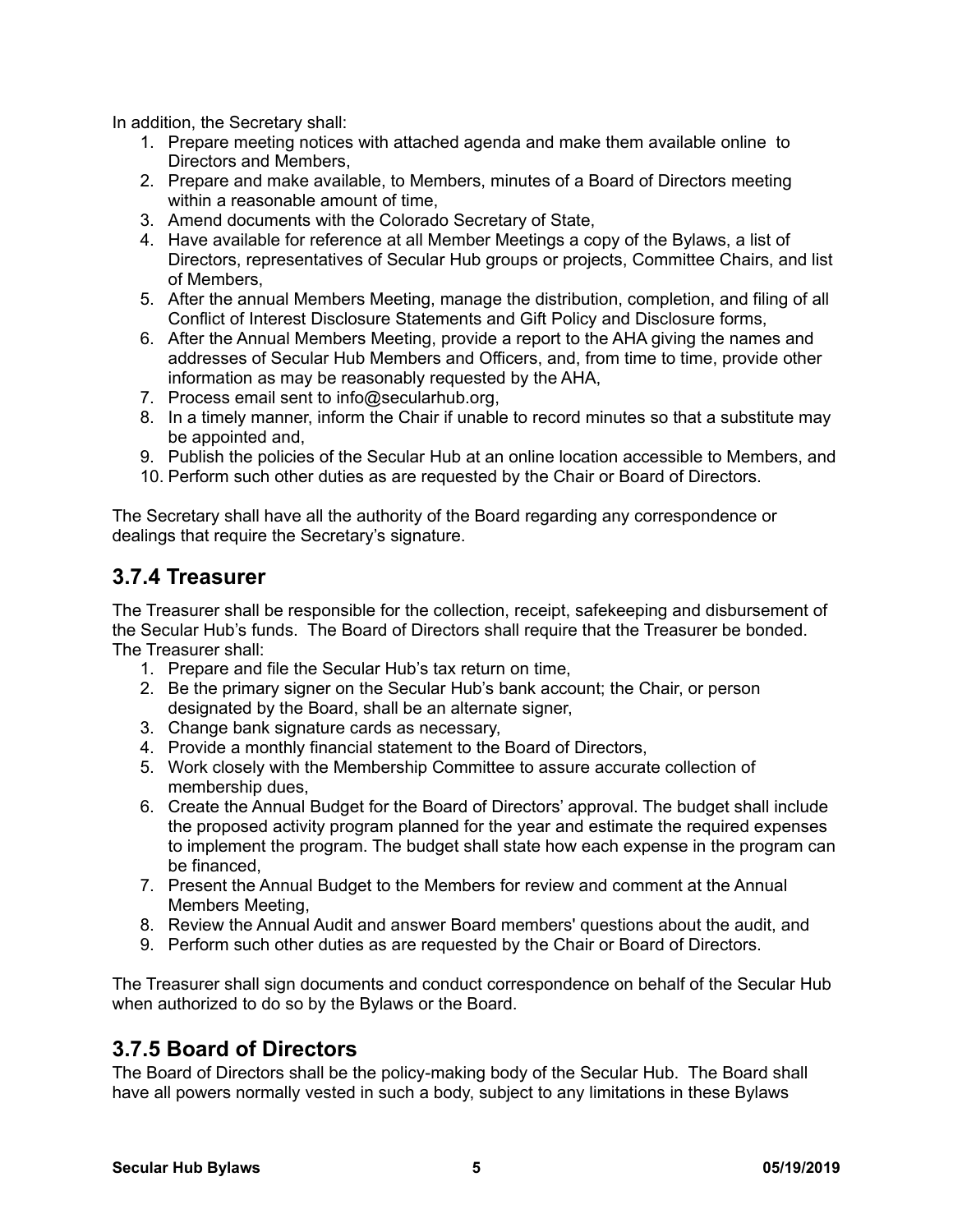including but not limited to the power to delegate such of its duties as may be legally permitted and reasonable and responsible; and to appoint such Ad Hoc Committees on such basis as it may deem appropriate. Board members shall attend Board and Members Meetings and serve on committees or task forces and take on special assignments.

The Board of Directors shall:

- 1. Determine and publish the Secular Hub's mission;
- 2. Advise the Members of the schedule of Board of Directors' meetings;
- 3. Draft the Secular Hub's Annual Budget including the membership fee schedule;
- 4. Prepare Annual Activities report;
- 5. Ensure that Board resolutions are carried out;
- 6. Provide financial oversight for operations of the Secular Hub;
- 7. Create and publish a 1 to 5-year strategic plan;
- 8. Be the primary interface with the media, general public, or public officials;
- 9. Ensure adequate financial resources;

#### <span id="page-8-2"></span>**3.8 Annual Activities Report**

The Board of Directors and Officers shall keep records of activities for input into the Annual Activities Report. The Annual Activities report shall contain:

- 1. A statement of activities for the past year from the Board, committee chairs, and representatives from Hub groups and projects.
- 2. A summary of goals from the strategic plan showing goals met or missed.
- 3. A report of assets, liabilities, revenue, and expenditures provided by the Treasurer.

#### <span id="page-8-1"></span>**3.9 Annual Disclosure Statements**

All Board members, Committee members, and any staff must complete and sign a Conflict of Interest Disclosure Statement and Gift Policy and Disclosure Form at the beginning of their term and every year they serve the Secular Hub. These should be completed after the Annual Members Meeting. The documents will be kept on file for at least 3 years.

## <span id="page-8-0"></span>**3.10 Compensation and Expenses**

Service on the Secular Hub's Board of Directors is without remuneration, except for administrative support, travel, and accommodation costs in relation to Board members' duties. By resolution of the Board, reasonable expenses may be reimbursed to any Member for services to the Secular Hub. Any expense approved in the Annual Budget need not be approved again by the Board unless that expense exceeds the amount approved in the Budget by \$100. The Board shall not approve reimbursement of an expense to a person in excess of the actual amount spent, or to a person who has a conflict of interest concerning the transaction.

## <span id="page-8-3"></span>ARTICLE 4: COMMITTEES

Committee Chairs shall furnish a monthly report to the Board.

All committees shall present an activities report summary at the Annual Members Meeting. The full activities report is included in the Annual Activities report. The Secular Hub Chair appoints the Chairs of all committees except the Nominations and Elections Committee. Committee Chairs shall be responsible for recruiting Committee Members.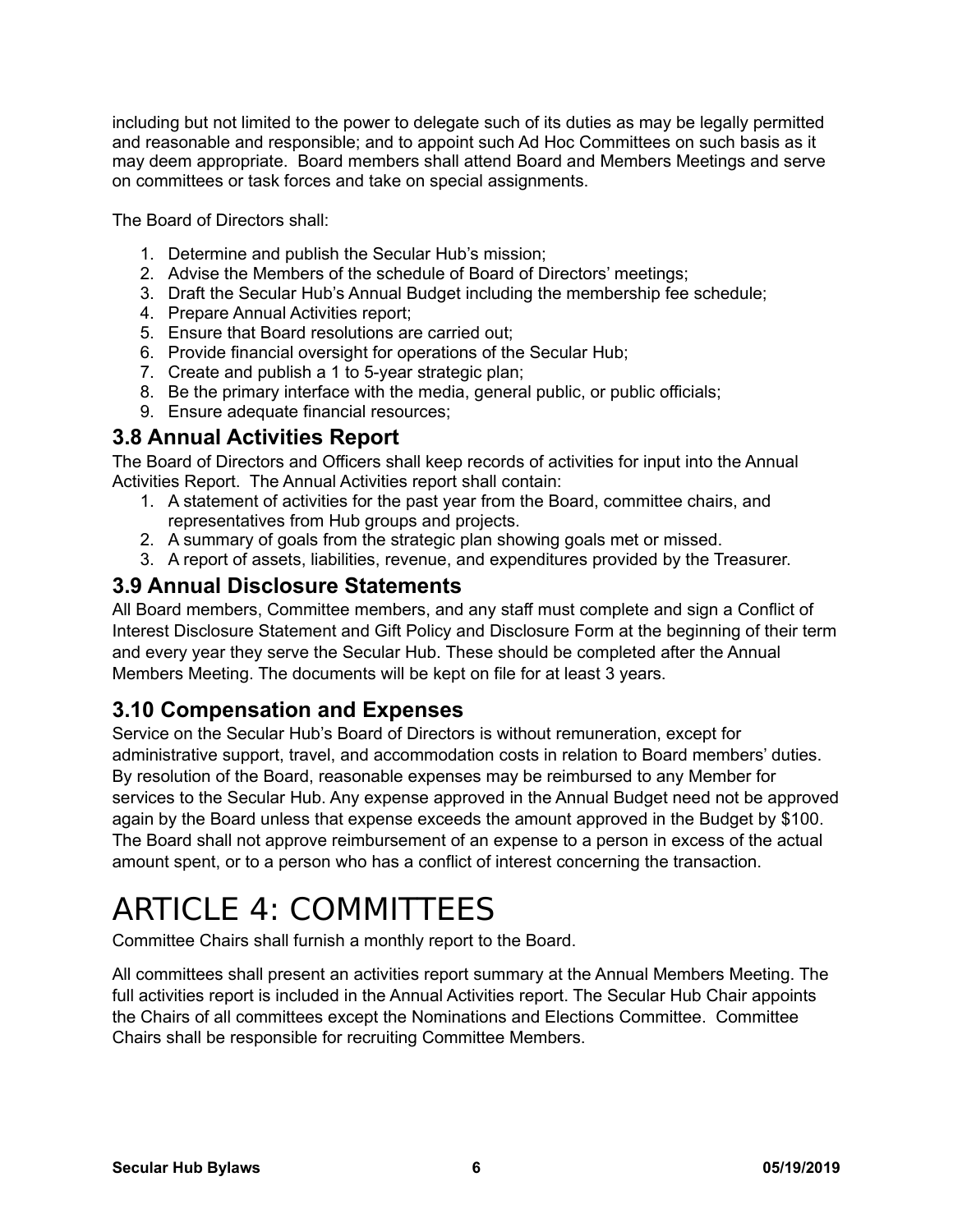## <span id="page-9-6"></span>**4.1 Committee Rights of Autonomy**

Committees have full authority to represent the Secular Hub and make decisions on behalf of the Secular Hub without Board approval given the following criteria:

- 1. The event or opportunity does not involve or provoke a major shift in the operation or scope of the Secular Hub;
- 2. The event or opportunity does not contradict any or fail to support at least one of the four pillars of the Secular Hub – community, altruism, reason, and education;
- 3. The event or opportunity does not pose any significant financial or legal risk to the Secular Hub;
- 4. The event or opportunity does not pose a risk to the reputation of the Secular Hub;
- 5. The event or opportunity does not require resources that are unsustainable or unduly detract from or compromise other higher priority efforts;
- 6. The event or opportunity does not violate any existing Secular Hub Bylaws or Policies;
- 7. The event or opportunity does not require the long-term availability of specialized knowledge or skills.

## <span id="page-9-5"></span>**4.1.1 Committee Budgets**

Each year, committees shall submit to the Treasurer a budget allocation request that will be incorporated in the Annual Budget. If the cost of any event or opportunity exceeds the committee's budget allocation by \$100, the committee must seek the Board's approval for a new funds allocation.

## <span id="page-9-4"></span>**4.2 Standing Committees**

## <span id="page-9-3"></span>**4.2.1 Bylaws Committee**

The Bylaws Committee maintains Secular Hub Bylaws and Policy statements and makes sure they follow the Colorado Revised Statutes. All proposed changes to the Bylaws must be reviewed by the Bylaws Committee, which will present them to the Board for review at least 30 days before a Members Meeting.

### <span id="page-9-2"></span>**4.2.2 Program and Events Committee**

The Program and Events Committee plans and implements educational and scientific programs and facilitates other events that take place under the auspices of the Secular Hub, and coordinates with Affiliate Groups.

### <span id="page-9-1"></span>**4.2.3 Fundraising Committee**

The Fundraising Committee specializes in coordinating specific activities whose purpose is to raise money for the Secular Hub, the American Humanist Association, or Secular Hub special projects or purposes. Within an event or meeting there can be a fundraising activity such as a silent auction, book sale, or pass-the-hat.

## <span id="page-9-0"></span>**4.2.4 Membership Committee**

The Membership Committee is responsible for recruitment and retention strategy(ies). The Membership Committee manages the Member database and works with the Treasurer regarding membership dues collection.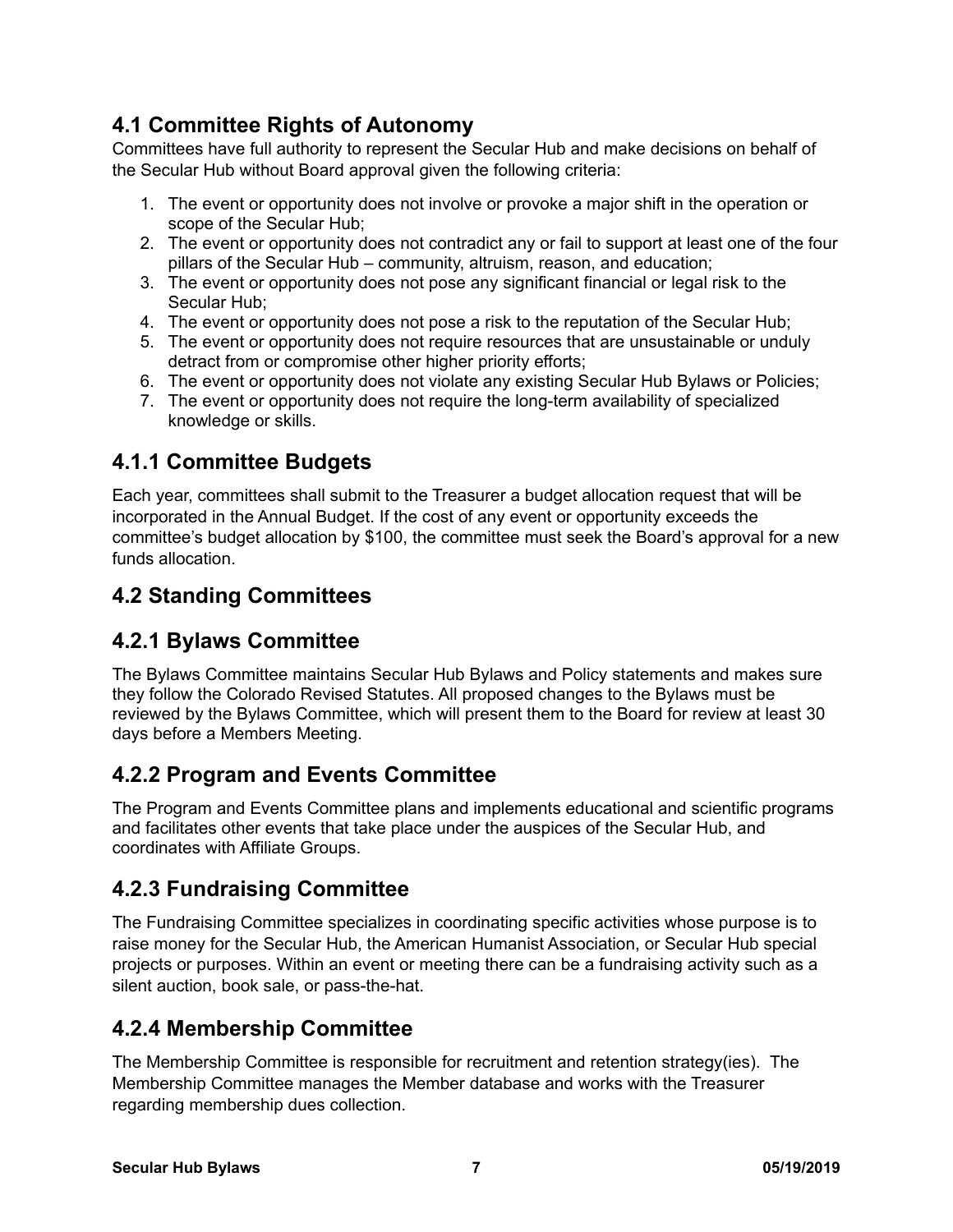The Membership Committee establishes a written procedure for adjudicating requests for termination of membership or affiliation.

## <span id="page-10-5"></span>**4.2.5 Information Technology Committee**

The Information Technology Committee responsibilities shall include network administration, software development and installation, and the planning and management of the Secular Hub's technology life cycle, including maintaining, upgrading, and replacing hardware and software. A primary responsibility is administration of the web infrastructure such that the website is viewable by common media devices and is kept updated and secure.

### <span id="page-10-4"></span>**4.2.6 Nominations and Elections Committee**

Each year the Board of Directors shall appoint a Nominations and Elections Committee (NEC) made up of two or more Secular Hub Members at least 45 days prior to the Annual Election or as needed should vacancies appear on the Board. None of the Members of the NEC may be a current member of the Board or a nominee for the Board. The NEC shall select its own Chair. The NEC shall solicit candidates to serve as Directors after requesting nominations from the Board and Secular Hub Members. For Annual Elections, the Secretary must receive the list of nominees at least 12 days before the election so the list may be included in the meeting notice to Members.

The NEC shall be responsible for conducting elections.

### <span id="page-10-3"></span>**4.2.7 Audit Committee**

This committee shall be appointed by the Board within three months following the Annual Members Meeting from Members who are not signatories on any Secular Hub asset account. This committee shall:

- 1. reconcile the monthly statements from the Secular Hub current accounts,
- 2. one member of the Committee shall be competent to perform an audit of the Treasurer's accounts for the previous one-year term within ninety days of its appointment and shall submit the audit for approval by the Board. The audit report shall be presented at a Members Meeting held within a year of the audit completion.

### <span id="page-10-2"></span>**4.2.8 Community Service Committee**

The Community Service Committee organizes all community service activities for the Secular Hub.

### <span id="page-10-1"></span>**4.2.9 Marketing Committee**

The Marketing Committee develops and implements the marketing strategy for the Secular Hub. This includes market research, target market identification, positioning and promotion.

## <span id="page-10-0"></span>**4.2.10 Outreach Committee**

The Outreach committee plans and implements public events that take place outside the Secular Hub and that focus on direct public engagement about secularism.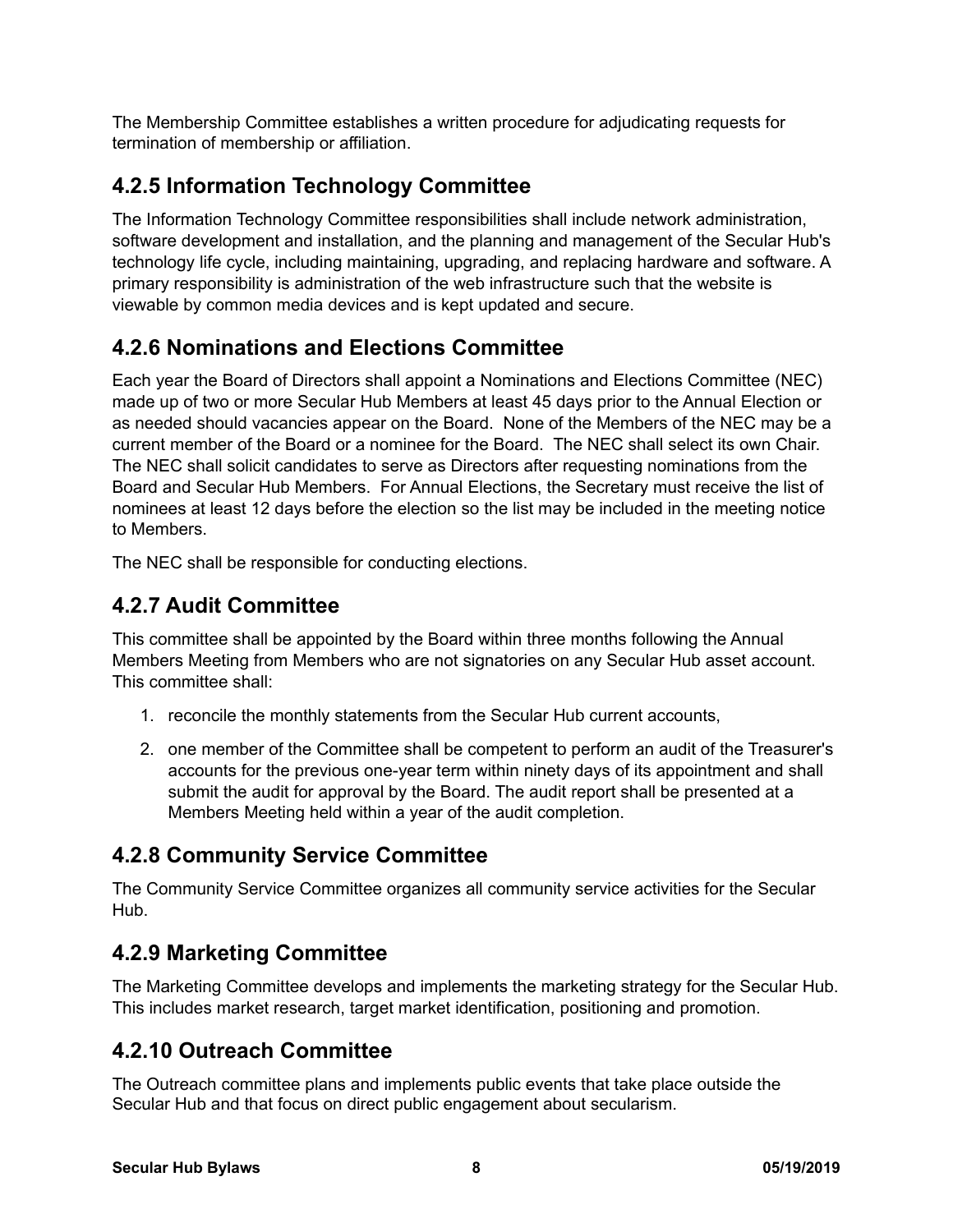## <span id="page-11-7"></span>**4.2.11 Building and Grounds Committee**

The Building and Grounds Committee oversees and carries out the work of facility maintenance and improvement, as well as maintaining supplies and managing concessions. The Chair serves as the primary contact with the landlord or property manager concerning the operations of the facility.

## <span id="page-11-6"></span>**4.3 Ad Hoc Committees**

The Board may appoint or dissolve special Ad Hoc Committees.

## <span id="page-11-5"></span>ARTICLE 5: ELECTIONS

Voting Members may vote either electronically in advance or in person at the Annual Members Meeting. The Nominations and Elections Committee (NEC) shall present the list of Director nominees. The NEC shall conduct the election by ballot unless there is only one nominee for each open Director position, in which case the nominees may be approved by acclamation. Otherwise, election shall be by plurality of votes cast. Each Voting Member may cast one vote for each open Director position on the ballot. The NEC shall count valid ballots, declare the winners, and inform the Secretary who will, in turn, publish the results to the Board and Members. The NEC shall secure all ballot records, which shall be anonymous, for six (6) months following any election and make them available for review by any Member.

## <span id="page-11-4"></span>ARTICLE 6: MEETINGS

## <span id="page-11-3"></span>**6.1 Board Meetings**

Regular meetings of the Board shall be held monthly unless determined otherwise by the Board. Board meetings shall be held in a location accessible to Members. Special meetings may be called by any two of the Directors. Before a Board meeting, any Member may ask that an item be added to the agenda. If there is insufficient time at a meeting for agenda items to be addressed, then those items will be placed on the agenda for the next regular meeting. Directors may vote by absentee ballot.

## <span id="page-11-2"></span>**6.1.1 Notice of Board Meetings**

Notice of regular Board meetings shall be provided to all Members and posted on the Secular Hub web site at least four (4) days before the meeting. The notice shall specify the date, time, and place of the meeting, and members shall have access to the agenda. Notification includes notification by telephone or other electronic means. The notice for any special meeting shall include the agenda and any matters to be voted on and be made as soon as practicable.

## <span id="page-11-1"></span>**6.1.2 Quorum for Board Meetings**

A quorum shall consist of at least two-thirds (2/3) of the number of Directors. Those physically present and those connected in real time by other means shall be counted for purposes of meeting the quorum and for voting.

## <span id="page-11-0"></span>**6.1.3 Board Voting Options**

Board members may vote on motions at meetings and by e-mail. Voting by e-mail must comply with the applicable provisions of Colorado Revised Statutes §7-128-202, *Action without*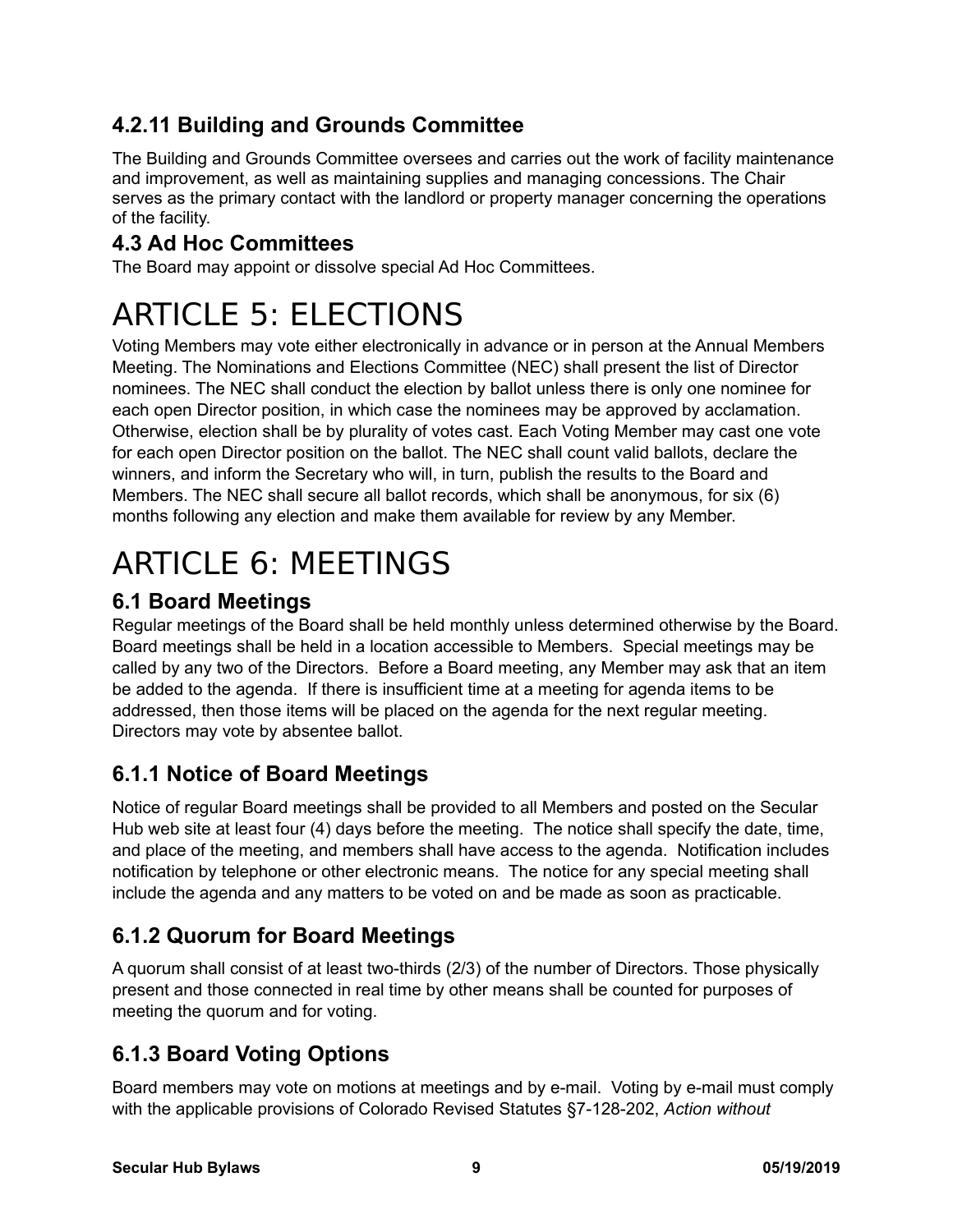*meeting*. Board members may vote *in absentia* on pending motions provided no changes are made are made to the motion(s) during the meeting. If changes are made, the absentee vote will become invalid.

#### <span id="page-12-6"></span>**6.2 Members Meetings**

The Hub shall have a minimum of two Members Meetings per year including the Annual Members Meeting. Additional Members Meetings may be called by the Board as needed or desired.

## <span id="page-12-5"></span>**6.2.1 Annual Members Meeting**

The Annual Members Meeting shall take place in the 2nd calendar quarter of each year. The agenda for the Annual Meeting shall include election of Board Directors, presentation of the Annual Activities Report, review and comment on the Secular Hub's budget, ratification of any changes to the dues schedule, and approval of changes to the Bylaws. The Board may add other items to the agenda including review of the annual audit.

## <span id="page-12-4"></span>**6.2.2 Notice of Annual Meeting**

The notice of the Annual Members Meeting, to include the date, time and place of the meeting, will be posted publicly 30 days prior to the meeting date. At least 10 days before the Annual Members Meeting the Secretary shall send official notice to the Members of the Annual Meeting date, time, and place of the meeting either electronically or by mail. The notice shall include the agenda, the Bylaws, and a list of the nominated candidates for open board seats. Voting shall commence 10 days before the Annual Members meeting and shall end at the close of the meeting.

## <span id="page-12-3"></span>**6.2.3 Quorum for Members Meetings**

Members may vote either electronically in advance or in person at any members meeting. All such votes shall be counted in determining a quorum. A quorum at any Members Meeting shall consist of 10% of all Members.

## <span id="page-12-2"></span>ARTICLE 7: MISCELLANEOUS

## <span id="page-12-1"></span>**7.1 Charitable Giving**

An organization or individual requesting a financial or in-kind donation from the Secular Hub must complete a written application. The Secular Hub Committee or group facilitating the request and donation shall vet the requesting entity to determine if it conforms to the Secular Hub's purpose, policies and goals. The Secular Hub Board will set the policy and vetting process for charitable giving.

## <span id="page-12-0"></span>**7.2 Donation Solicitation**

The Secular Hub Board of Directors, Officers and Members may solicit businesses and organizations for donations in person, via mail, email, or telephone.